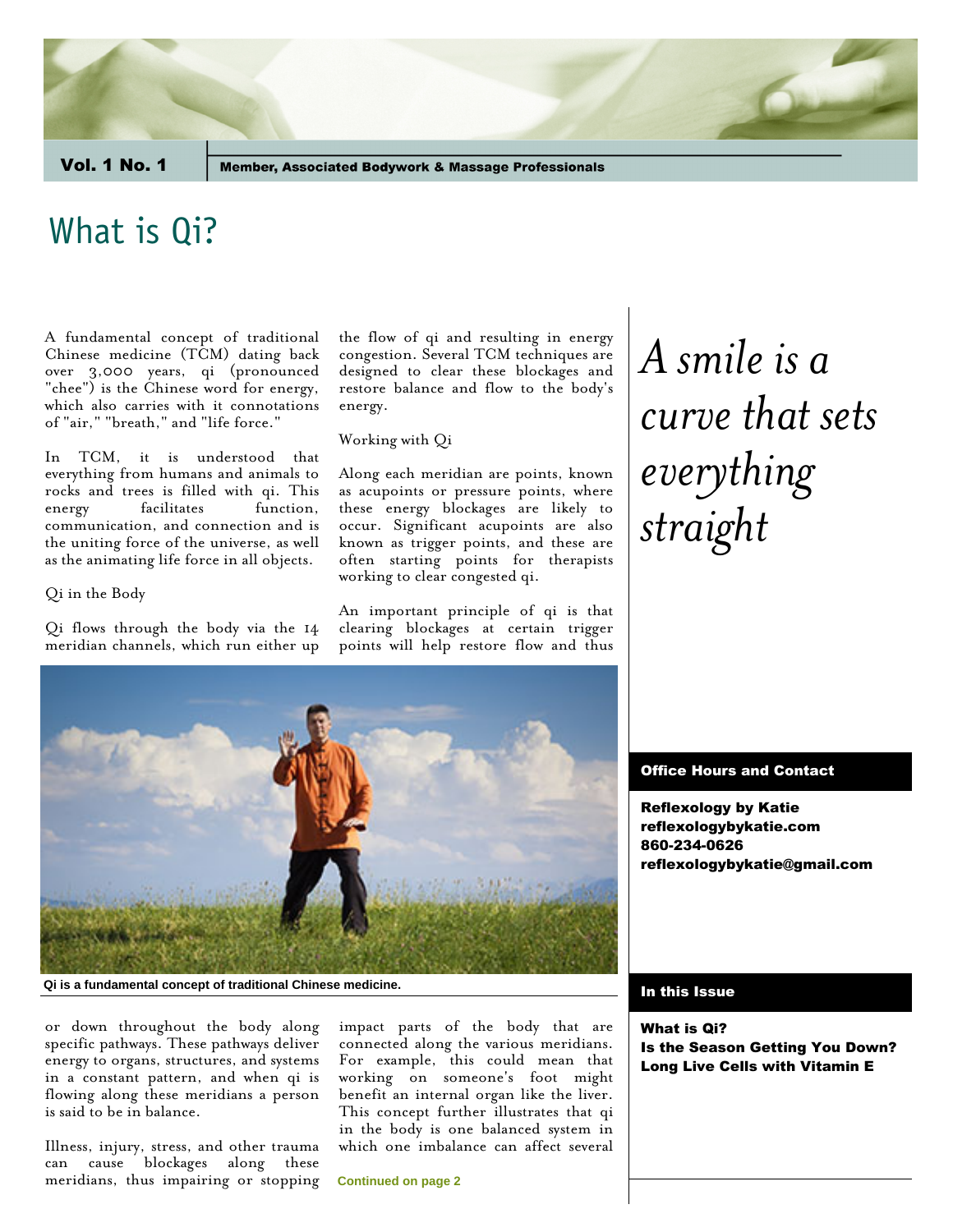#### **Continued from page 1**

body parts and even alter emotional states.

#### Cultivating Qi

Every person is born with a certain amount of qi, and through our lives we increase it and refill it through breathing, eating, and moving. One specific practice of movement to increase and balance qi is known as qigong, a system of hands-on and hands-off techniques that incorporate timed breathing, gentle movement, meditation, visualization, and more to build and balance qi. This practice can be undertaken with a qigong practitioner or on one's own once schooled in the movements and techniques.

Another movement practice intended to increase and balance the body's energy is t'ai chi, which uses relaxed breathing and rhythmic movements to relax the body and refresh the mind. T'ai chi is not strenuous and can be practiced by people of any age.

#### The Cycle of Qi

A TCM practitioner focusing on qi often asks more questions of a client during the intake process than a Western-styled massage therapist. One reason for this is that balancing qi is more than just correcting physical blockages; it is about understanding what may have caused those blockages in the first place and correcting that root cause.

Qi is also linked to elements and seasons in a cyclical way that can become disrupted.

Specific disharmonies or blockages can relate to specific phases, and knowing more about you can allow the practitioner to better assess and understand how best to help rebalance your qi.

#### Understanding Qi

For many people familiar with the Western medical tradition, qi is a difficult concept to grasp. Talking with a qigong practitioner or participating in a t'ai chi session are a few ways to gain exposure to the movements and the attitudes surrounding qi, but for some it may take experiencing energy work to

actually come to a better understanding. If nothing else, sitting quietly and focusing on your body can help you appreciate the ancient idea that we are filled with qi running throughout our bodies.

Randy Burgess, a practitioner trained in acupressure and tui na, uses the following analogy of a boat in the water: "The wind reaches the sail, the sail expands and applies pressure to the mast, and the pressure to the mast moves the boat through the water. The wind isn't qi, the sail isn't qi, the mast isn't, the boat isn't, the water isn't. The qi is where the wind meets the sail, where the sail applies pressure to the mast, where the mast applies pressure to the boat, where the boat slips through the water. If there are holes in the sail, you're going to have qi deficiency; if the mast is weak and moves, it will move the boat forward, but there is deficiency; if there

are barnacles on the hull of the boat, it's not going to slip through the water efficiently, and there is deficiency."



**Some ingredients used in traditional Chinese medicine.**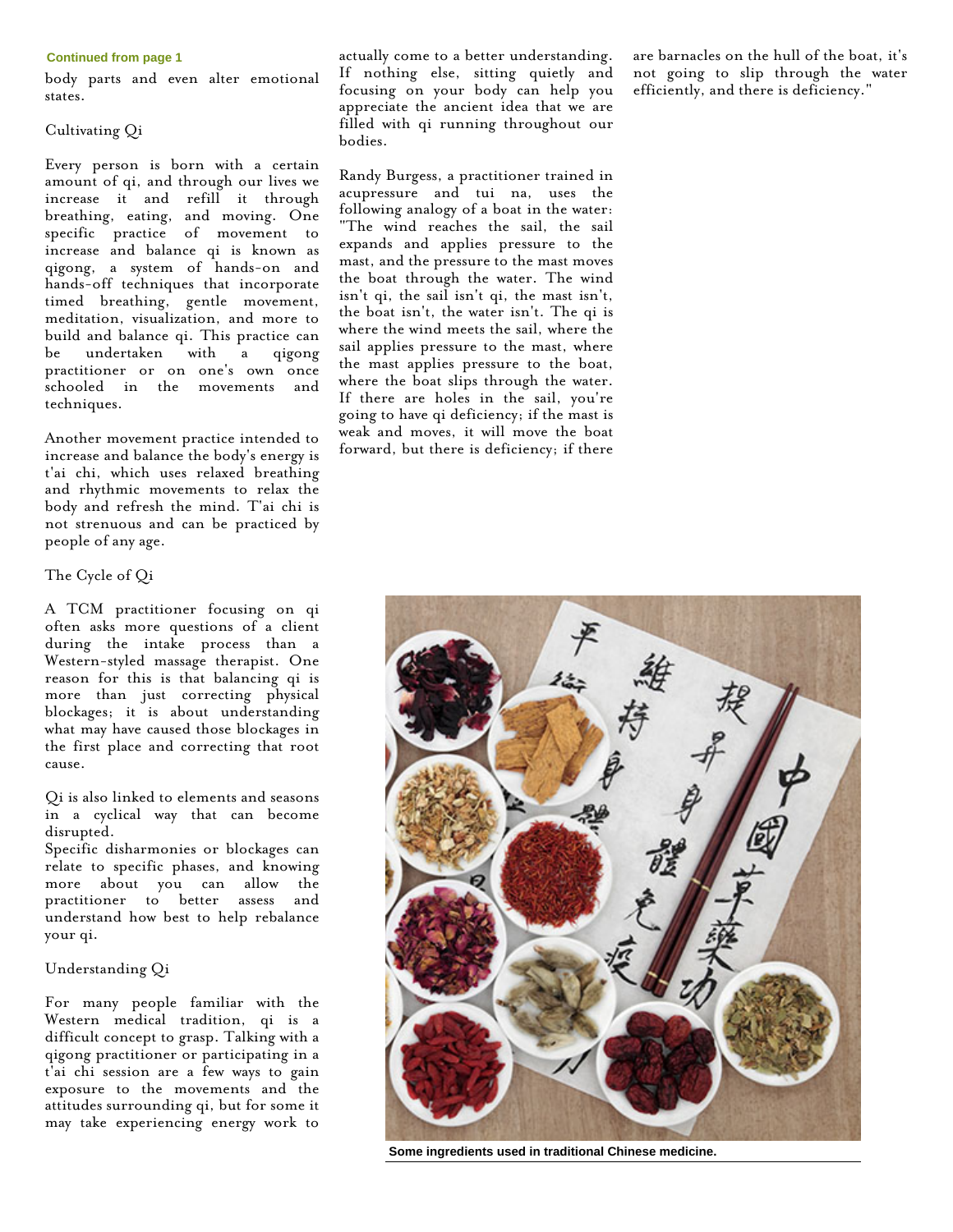### Is the Season Getting You Down? **Shine the Light on Winter Blues**

In northern climates when the heavy snows fall and the sun moves south, many people find their moods shift from upbeat to downright depressed. The severe form of winter depression--called seasonal affective disorder, or SAD--affects at least two million North Americans. Another thirty-nine million experience milder symptoms of moodiness and extended sleep patterns that somewhat resemble hibernation.

Overeating, sleeping for prolonged periods, mood swings, carbohydrate cravings, and weight gain during winter months may be more than just symptoms of cabin fever. They can suggest a biochemical reaction caused by a lack of exposure to sunlight.

Like all living things, we humans are sensitive to the seasons and sunlight. We secrete a hormone called melatonin, which helps us sleep at night and stay awake during the day. Melatonin production is directly linked to sun exposure. So, as the days get shorter during the winter, our bodies produce more and more melatonin and we can literally feel like going into a cave and hibernating.

Many SAD sufferers manage their seasonal depression with daily exposure to full-spectrum lamps or light boxes. By getting daily doses of natural light, they can fool their brains into thinking it's summertime, and their need to sleep decreases.

Recent research shows that timing these light therapy sessions to our natural biological clocks is even more beneficial than usage during the day. Exposure to natural spectrum bright light for thirty minutes on awakening is twice as effective as evening sessions, and one study found this practice actually had an 80 percent chance of sending SAD into remission.

If winter blues are getting to you, consider investing in a full spectrum lamp and use it first thing in the morning--because SAD is for the bears.



**Loosen the grip of seasonal affective disorder.**

## Long Live Cells with Vitamin E **Antiaging Inside and Out**

A good skin care regimen is comprised of an antioxidant-rich diet and vitamin/mineral supplementation that includes vitamin  $E$  -- an essential key to a healthy complexion. Vitamin E is unique in that it's not one vitamin, but a family of eight fat-soluble antioxidants, including four types of tocopherols and four types of tocotrienols -- alpha, beta, gamma, and delta. Alpha-tocopherol is the most common and most potent form of vitamin E.

This important nutrient works to prevent aging by prolonging the useful life of cells in the body. By protecting and strengthening the cell membrane, vitamin E wards off free radical attacks caused by sun exposure and also helps combat disease. This protection is further intensified when combined with vitamin C. Vitamin E also helps in the formation of red blood cells, protecting them from destructive toxins and cell damage, which also helps prevent skin cancer.

Vitamin E-rich foods include wheat germ; almonds, peanuts, and walnuts; safflower, corn, and soybean oils; and green leafy vegetables. For supplementation, the recommended daily intake of vitamin E is 400 IU. Be aware that high doses of vitamin E (1,200 IU daily or more) can be toxic and cause oxidative damage.

It is imperative that when taking the supplement orally, it is in the natural form, designated with a "d," and not synthetic, designated as "dl." Mixed tocopherols--meaning a combination of alpha, beta, gamma, and delta--are easily absorbed and a good choice,

especially in skin care products.

Topical creams and oils containing vitamin E promote healing, protect cells from free-radical damage, and reduce itchiness--very helpful in treating conditions such as sunburn and eczema.

In addition to contributing to healthy skin, vitamin E has many other beneficial properties, including slowing the progression of Alzheimer's disease, decreasing oxidative stress associated with asthma, alleviating arthritic conditions, decreasing PMS symptoms, and reducing the risk of heart disease.